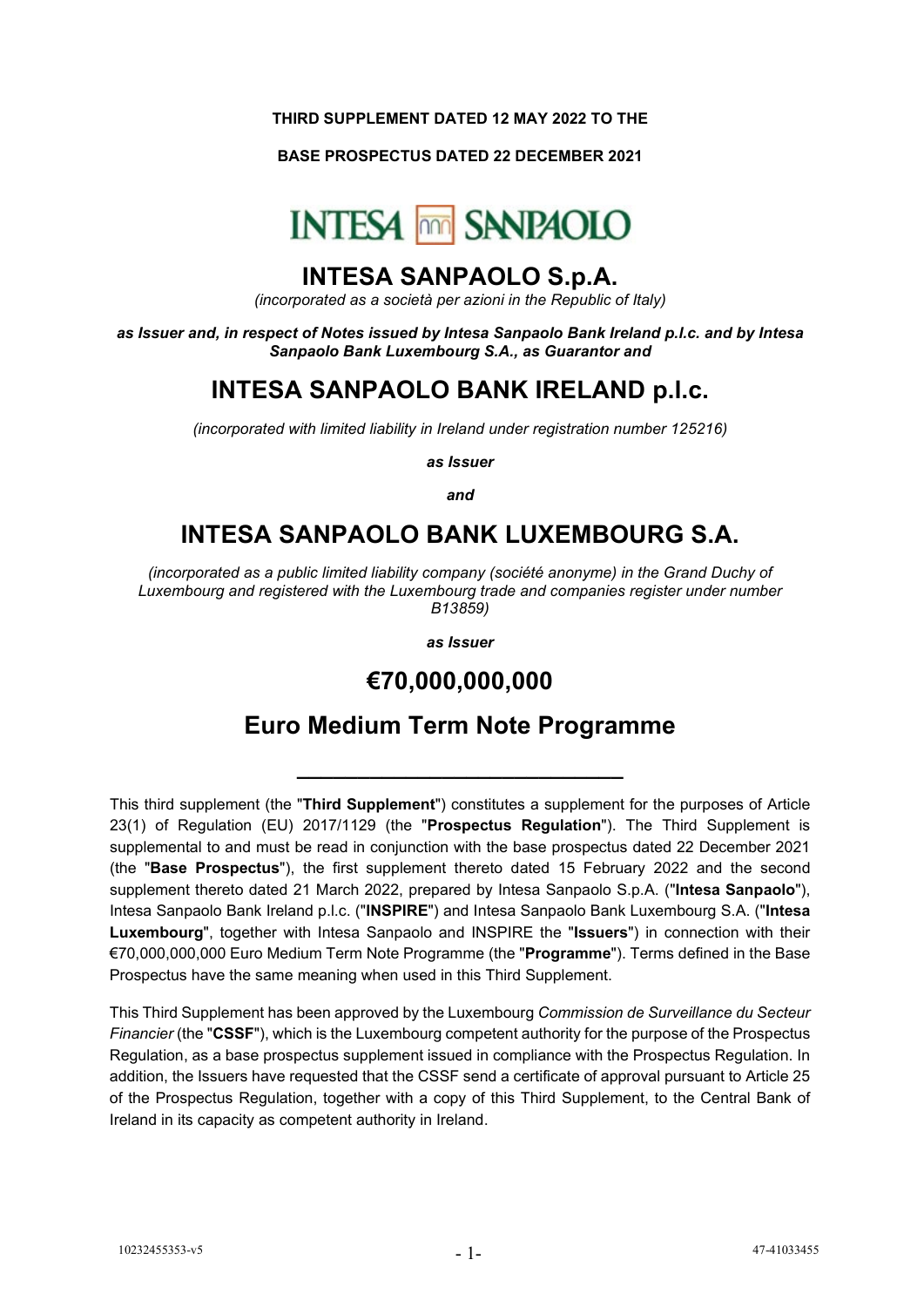### **Purpose of the Third Supplement**

The purpose of this Third Supplement is (a) to update the section of the Base Prospectus entitled "Information Incorporated by Reference" in order to incorporate by reference in the Base Prospectus (i) the press release dated 6 May 2022 and entitled "*Intesa Sanpaolo: Consolidated Results as at 31 March 2022*" (the "**6 May 2022 Press Release**") and (ii) the audited consolidated financial statements of the Intesa Sanpaolo Group as at and for the year ended 31 December 2021 (the "**Intesa Sanpaolo Group 2021 Annual Report**"); and (b) to update the section of the Base Prospectus entitled "General Information".

Each of Intesa Sanpaolo, INSPIRE and Intesa Luxembourg accepts responsibility for the information contained in this Third Supplement and declares that, having taken all reasonable care to ensure that such is the case, the information contained in this Third Supplement is, to the best of its knowledge, in accordance with the facts and contains no omission likely to affect the import of such information.

Save as disclosed in this Third Supplement, there has been no other significant new factor and there are no material mistakes or inaccuracies relating to information included in the Base Prospectus which is capable of affecting the assessment of Notes issued under the Programme since the publication of the Base Prospectus. To the extent that there is any inconsistency between (i) any statement in this Third Supplement including any statement incorporated by reference into the Base Prospectus by this Third Supplement, and (ii) any other statement in or incorporated by reference into the Base Prospectus, the statements in this Third Supplement will prevail.

Copies of this Third Supplement and the documents incorporated by reference will be available without charge (i) from the offices of the Listing Agent in Luxembourg (ii) on the website of the Luxembourg Stock Exchange at [www.bourse.lu](http://www.bourse.lu/) and (iii) at the following website:

<https://group.intesasanpaolo.com/en/investor-relations/prospectus/international-issue-documents/mtn>

The date of this Third Supplement is 12 May 2022.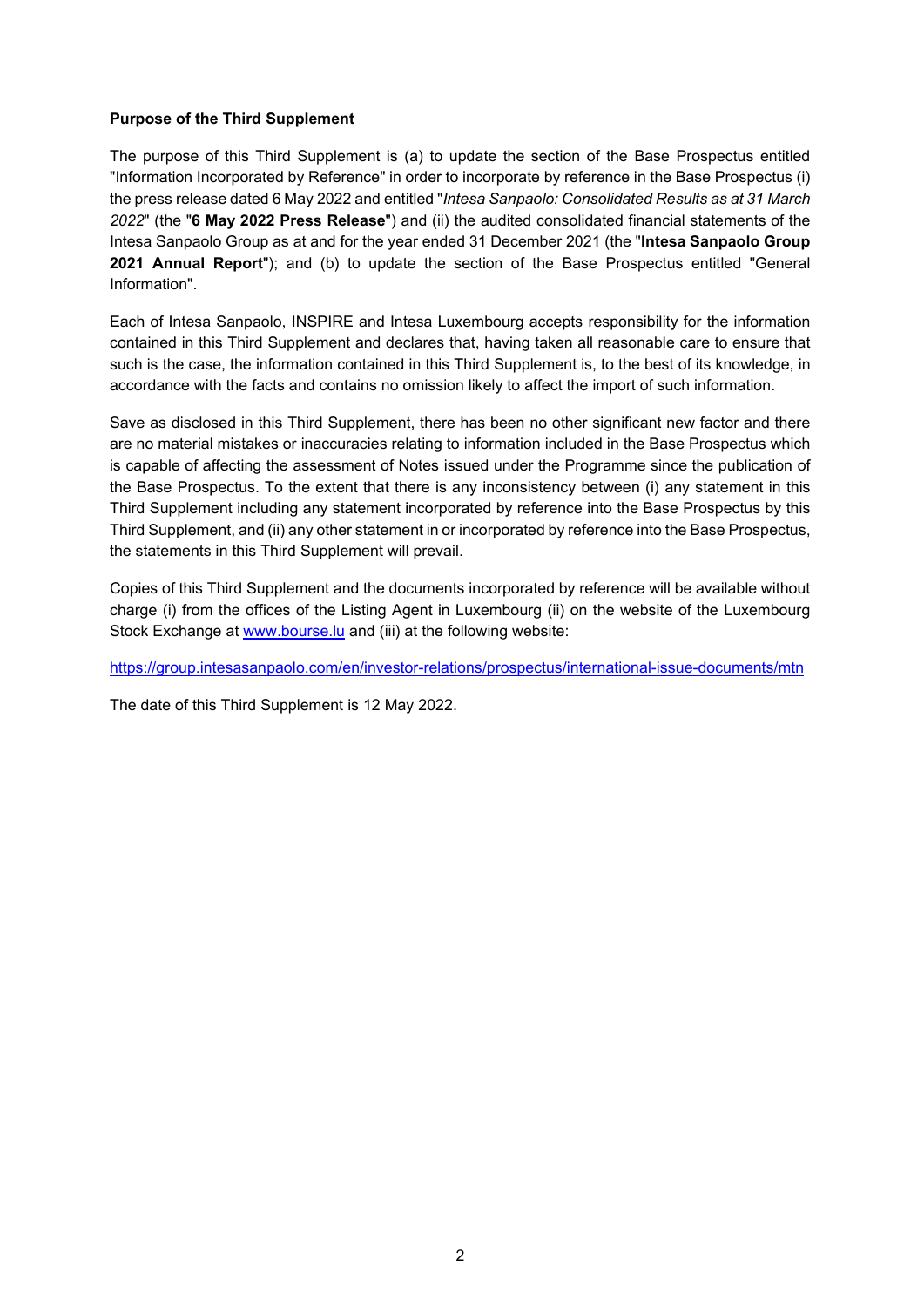#### **INFORMATION INCORPORATED BY REFERENCE**

*The information set out below supplements the section of the Base Prospectus entitled "Information Incorporated by Reference" on pages 45 to 50 of the Base Prospectus.*

"(xvi) The following press release issued by Intesa Sanpaolo on 6 May 2022 and entitled "*Intesa Sanpaolo: Consolidated Results as at 31 March 2022*" (the "**6 May 2022 Press Release**") and the audited and consolidated financial statements of the Intesa Sanpaolo Group as at and for the year ended 2021 (the "**Intesa Sanpaolo Group 2021 Annual Report**"), having previously been published and filed with the CSSF, are incorporated by reference in and form part of this Third Supplement and shall, by virtue of this Third Supplement, be deemed to be incorporated by reference in, and form part of, the Base Prospectus.

The tables below shows where the information required under article 19(2) of Regulation (EU) 2017/1129 can be found in the 6 May 2022 Press Release and the Intesa Sanpaolo Group 2021 Annual Report.

#### **Cross-reference list**

| 6 May 2022 Press Release                                                           | Page Number(s):       |
|------------------------------------------------------------------------------------|-----------------------|
| Reclassified consolidated statement of income                                      | 24                    |
| Reclassified consolidated statement of income - Redetermined figures               | 25                    |
| Quarterly development of the reclassified consolidated statement of income         | 26                    |
| Quarterly development of the reclassified consolidated statement of income -       | 27                    |
| Redetermined figures                                                               |                       |
| Reclassified consolidated balance sheet                                            | 28                    |
| Quarterly development of the reclassified consolidated balance sheet               | 29                    |
| Breakdown of financial highlights by business area                                 | 30                    |
| Intesa Sanpaolo Group 2021 Annual Report                                           | <b>Page Number(s)</b> |
| Consolidated balance sheet                                                         | 200-201               |
| Consolidated income statement                                                      | 202                   |
| Statement of consolidated comprehensive income                                     | 203                   |
| Changes in consolidated shareholders' equity as at 31 December 2021                | 204-205               |
| Consolidated statement of cash flows                                               | 206                   |
| Notes to the consolidated financial statements                                     | 209-608               |
| $-$ Part A $-$ Accounting policies                                                 | 209-292               |
| - Part B - Information on the consolidated Balance sheet                           | 293-383               |
| - Part C - Information on the consolidated income statement                        | 384-408               |
| - Part D - Consolidated comprehensive income                                       | 409                   |
| - Part E - Information on risks and relative hedging policies                      | 410-573               |
| $-$ Part F – Information on consolidated capital                                   | 574-578               |
| - Part G - Business combinations                                                   | 579-590               |
| - Part H - Information on compensation and transactions with related parties       | 591-596               |
| - Part I - Share-based payments                                                    | 597-601               |
| $-$ Part L $-$ Segment reporting                                                   | 602-604               |
| - Part M - Disclosure of leases                                                    | 605-608               |
| Certification of the Consolidated financial statements pursuant to Art. 154 bis of | 609                   |
| Legislative Decree 58/1998                                                         |                       |
| Independent Auditors' Report on the Consolidated financial statements              | 611-621               |
| Attachments to the Intesa Sanpaolo Group Consolidated Financial Statements         | 623-653               |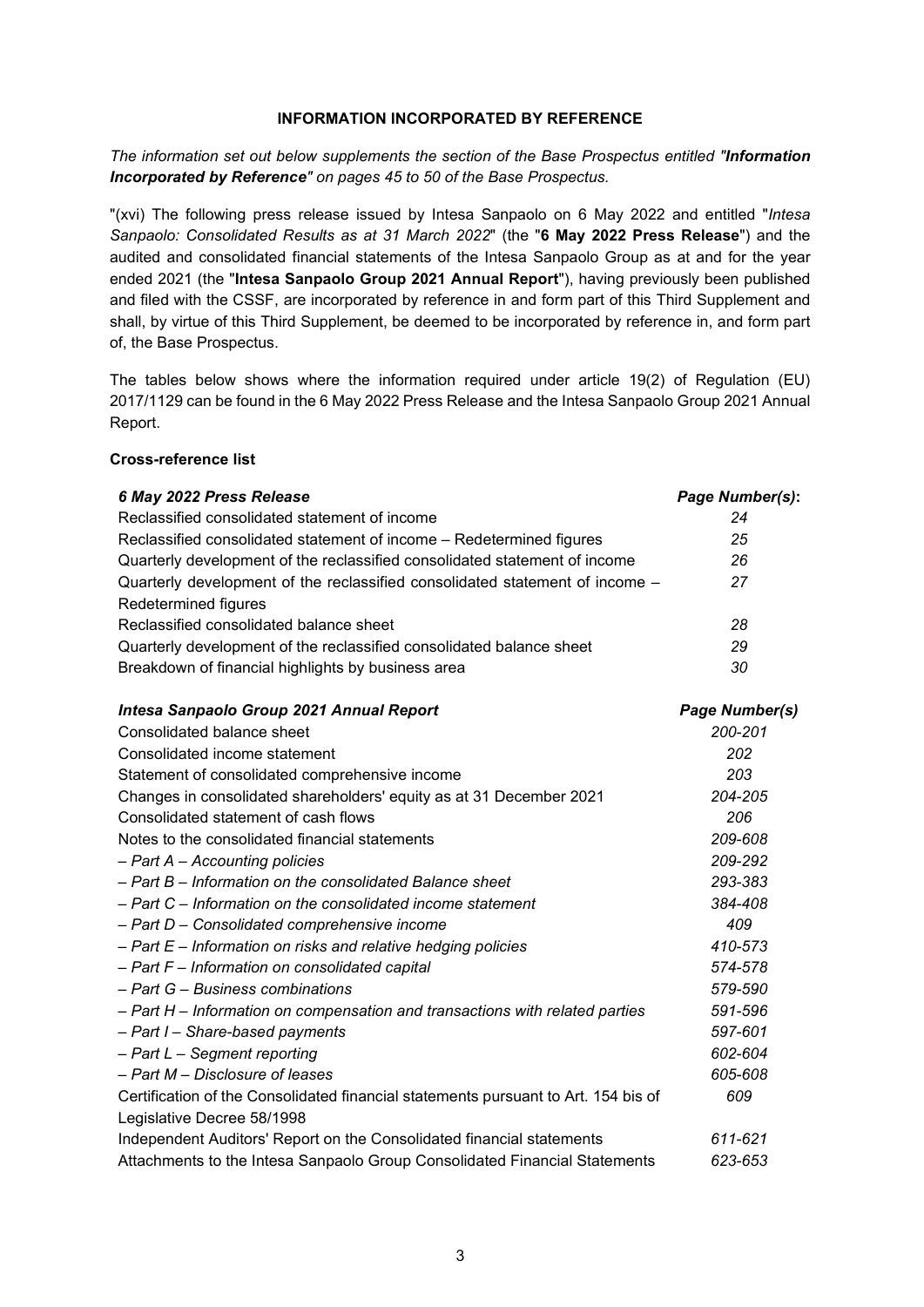The 6 May 2022 Press Release can be accessed at the following website:

<https://group.intesasanpaolo.com/en/investor-relations/press-releases/2022/05/20220506-ris-1q22-uk>

The Intesa Sanpaolo Group 2021 Annual Report can be accessed at the following website:

[https://group.intesasanpaolo.com/content/dam/portalgroup/repository-documenti/investor](https://group.intesasanpaolo.com/content/dam/portalgroup/repository-documenti/investor-relations/bilanci-relazioni-en/2021/2021_Annual__report.pdf)[relations/bilanci-relazioni-en/2021/2021\\_Annual\\_\\_report.pdf](https://group.intesasanpaolo.com/content/dam/portalgroup/repository-documenti/investor-relations/bilanci-relazioni-en/2021/2021_Annual__report.pdf)

For the avoidance of doubt, unless specifically incorporated by reference into the Base Prospectus, information contained on the website does not form part of the Base Prospectus.

The 6 May 2022 Press Release and the Intesa Sanpaolo Group 2021 Annual Report will be published on the Luxembourg Stock Exchange website at *[www.bourse.lu](http://www.bourse.lu/)*.